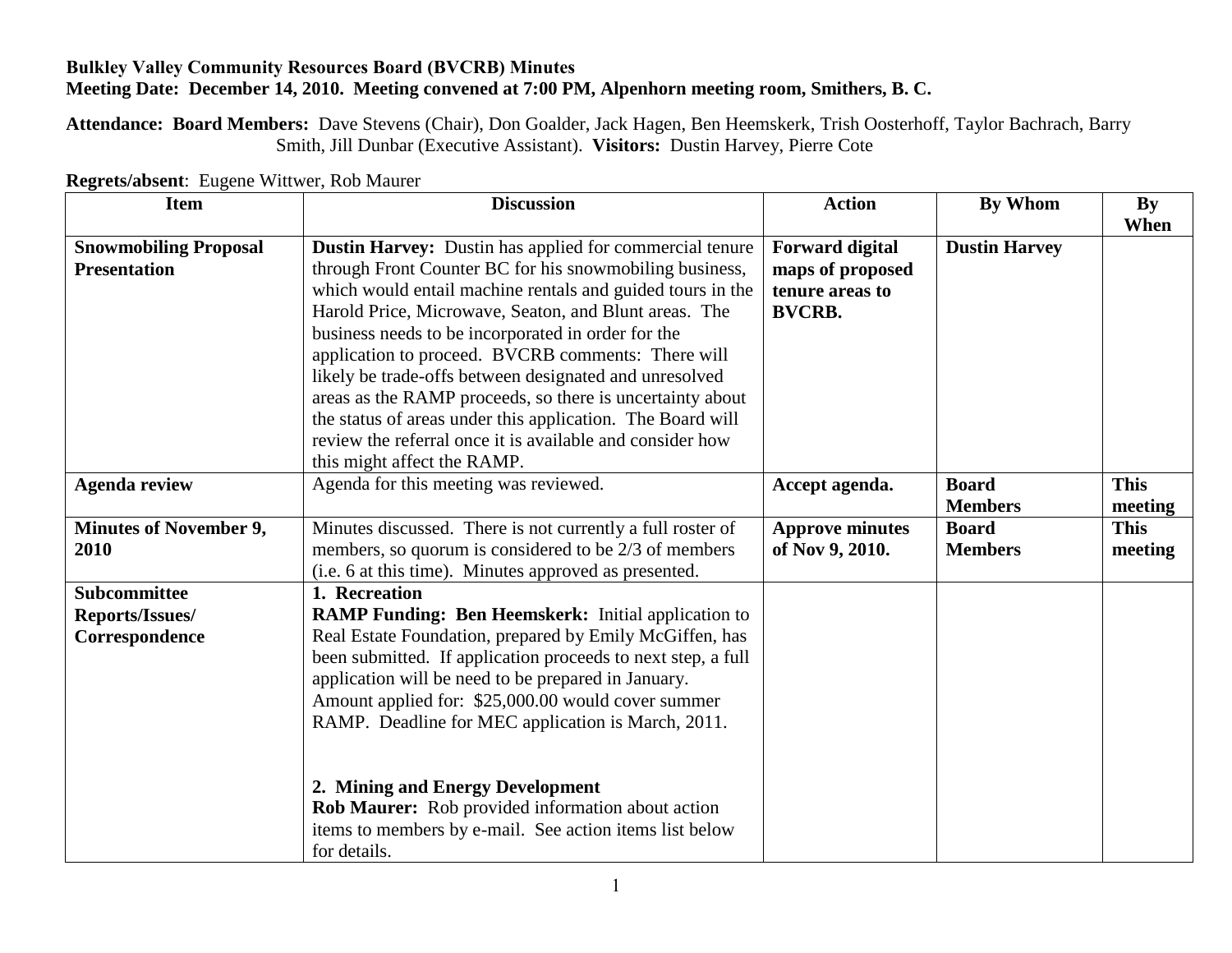| <b>Item</b>           | <b>Discussion</b>                                                                                                                                                                                                                                                                                                                                                                                                        | <b>Action</b>                                                              | <b>By Whom</b>                                         | <b>By</b><br>When |
|-----------------------|--------------------------------------------------------------------------------------------------------------------------------------------------------------------------------------------------------------------------------------------------------------------------------------------------------------------------------------------------------------------------------------------------------------------------|----------------------------------------------------------------------------|--------------------------------------------------------|-------------------|
|                       | 3. Forestry, Range and Agriculture<br><b>Taylor Bachrach: Telkwa Community Wildfire</b><br>Protection Plan: The Telkwa North portion has a<br>contentious cutblock proposed for it, and the Telkwa South<br>portion is close to residential areas, so there will be issues                                                                                                                                               | <b>Keep Board</b><br>apprised of<br><b>TCWPP</b> progress.                 | <b>Taylor</b><br><b>Bachrach</b>                       |                   |
|                       | to deal with. Discussion: Harvesting will have to comply<br>with the LRMP, and Telkwa council will need to exercise<br>the authority given by the Province to approve plan<br>activities outside their area of jurisdiction. Taylor will<br>keep the Board informed of progress. Rob Maurer will<br>keep Ray Chipeniuk informed as well.                                                                                 | <b>Inform Ray</b><br><b>Chipeniuk of</b><br><b>TWCPP</b> progress.         | <b>Rob Maurer</b>                                      |                   |
|                       | <b>Jack Hagen:</b> Adding to a discussion from last meeting,<br>Jack provided information that PIR contributes \$127<br>million and 543 jobs to the local economy.                                                                                                                                                                                                                                                       | <b>Circulate the PIR</b><br>information to<br><b>Board members.</b>        | <b>Dave Stevens</b>                                    |                   |
|                       | <b>4. LWBC Referrals and Land Tenures</b><br>Cybernet towers: Taylor: Gave an overview of this<br>issue for new members. The concerns are that putting up<br>the towers before approval was obtained sets a precedent,<br>and that visual quality should be a consideration of any<br>development regardless of the LRMP zoning. Taylor will<br>let the Board know when a decision about this case has<br>been received. | <b>Inform Board of</b><br><b>Cybernet decision.</b>                        | <b>Taylor</b><br><b>Bachrach</b>                       |                   |
|                       | 5. Water and Fish:<br>No update.                                                                                                                                                                                                                                                                                                                                                                                         |                                                                            |                                                        |                   |
|                       | 6. Monitoring and Land Use Plans<br><b>Petursson Road:</b> This project is on hold, pending sale of<br>three lots that the road provides access to.                                                                                                                                                                                                                                                                      |                                                                            |                                                        |                   |
| <b>Administration</b> | <b>Membership:</b> Selection Committee members are<br>Rosemary Fox, Hans Smit, and Ray Carrier. Peter<br>Tweedie stepped down for work reasons. Some<br>recruitment of applicants is needed.                                                                                                                                                                                                                             | Send e-mail to user<br>groups notifying<br>them that we are<br>seeking new | <b>Trish Oosterhoff</b><br>and Ben<br><b>Heemskerk</b> |                   |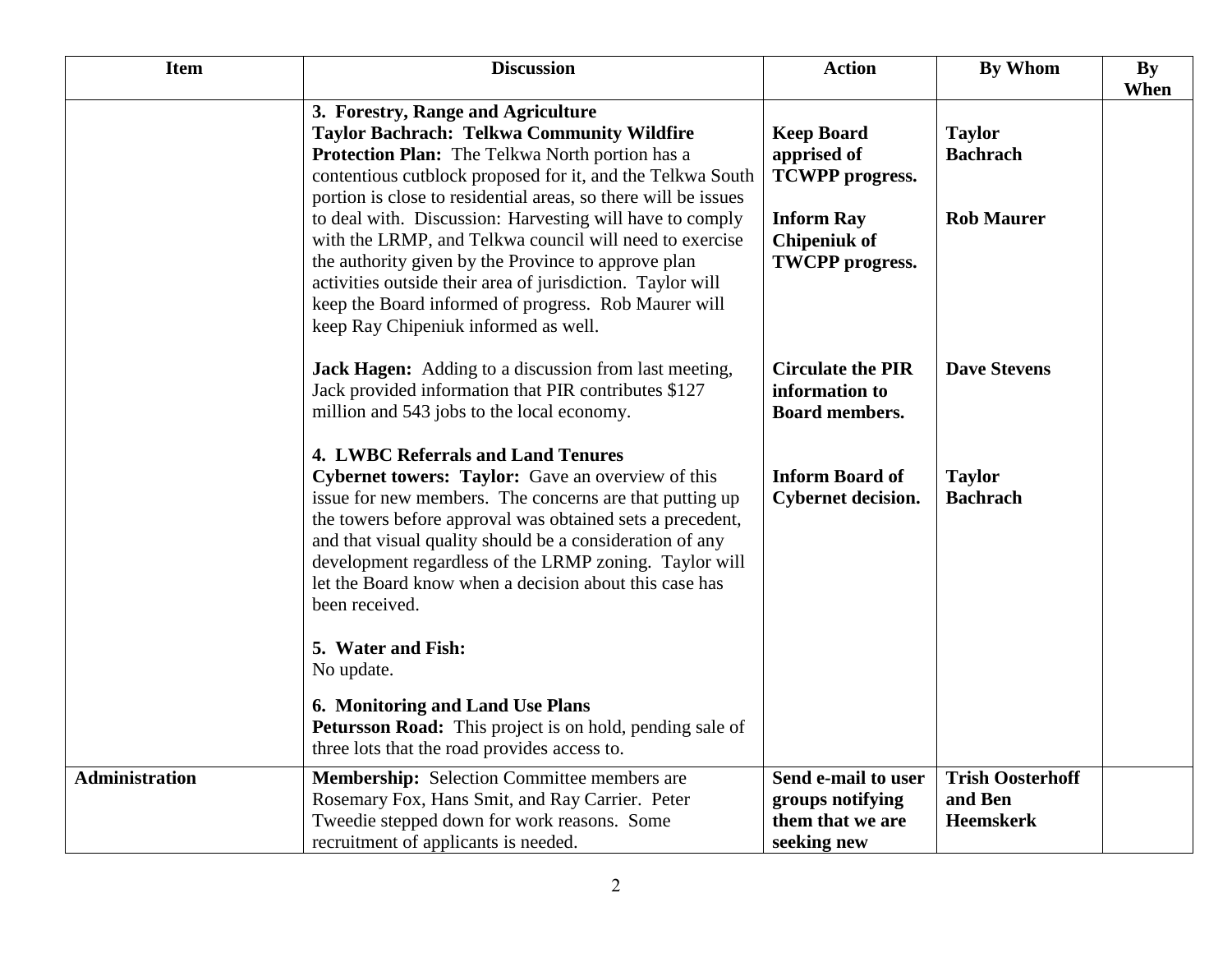| <b>Item</b>              | <b>Discussion</b>                                                                                         | <b>Action</b>                                           | <b>By Whom</b>                                | <b>By</b> |
|--------------------------|-----------------------------------------------------------------------------------------------------------|---------------------------------------------------------|-----------------------------------------------|-----------|
|                          |                                                                                                           |                                                         |                                               | When      |
|                          |                                                                                                           | members. Post<br>notice on Valley                       |                                               |           |
|                          |                                                                                                           | Vision website.                                         |                                               |           |
|                          |                                                                                                           |                                                         |                                               |           |
|                          |                                                                                                           | <b>Contact Eugene</b><br><b>Wittwer regarding</b>       | <b>Dave Stevens</b>                           |           |
|                          |                                                                                                           | his BVCRB<br>membership.                                |                                               |           |
|                          | <b>Signing authority:</b> Signing authorities at BV Credit<br>Union need to be updated.                   | <b>Update signing</b><br>authorities at<br><b>BVCU.</b> | <b>Taylor Bachrach</b><br>and Rob Maurer      |           |
|                          | <b>Acronym review:</b> Revision of LRMP to reflect new                                                    |                                                         |                                               |           |
|                          | acronyms is on hold due to government reorganisation.                                                     |                                                         |                                               |           |
|                          | This can be on the agenda for the "Revisiting the Balance"                                                |                                                         |                                               |           |
|                          | workshop.                                                                                                 |                                                         |                                               |           |
| <b>Other business</b>    | Proposed formal relationship with the Bulkley Valley                                                      | <b>Invite Rick</b>                                      | <b>Ben Heemskerk</b>                          |           |
|                          | <b>Research Centre:</b> Ben circulated notes from Rick<br>Budhwa of the BVRC regarding a possible working | <b>Budhwa of BVRC</b><br>to a meeting.                  |                                               |           |
|                          | relationship with the BVCRB. The Board feels that this                                                    |                                                         |                                               |           |
|                          | would be beneficial. The Babine Watershed Monitoring                                                      | <b>Contact BWMT.</b>                                    | <b>Dave Stevens</b>                           |           |
|                          | Trust has a similar arrangement and could be contacted                                                    |                                                         |                                               |           |
|                          | about their experience.                                                                                   |                                                         |                                               |           |
|                          | <b>BVCRB Terms of Reference:</b> Taylor: The Board makes                                                  |                                                         |                                               |           |
|                          | decisions on a consensus basis but when using e-mail                                                      |                                                         |                                               |           |
|                          | communications it is unsure if consensus has been reached                                                 |                                                         |                                               |           |
|                          | or not. Barry: The ground work can be done by e-mail,                                                     |                                                         |                                               |           |
|                          | with final decisions made at Board meetings.                                                              |                                                         |                                               |           |
|                          |                                                                                                           |                                                         |                                               |           |
|                          | "Revisiting the Balance" workshop: Plans seem to be<br>stalled.                                           | <b>Contact Glen</b><br>Buhr.                            | <b>Dave Stevens and</b><br><b>Barry Smith</b> |           |
| <b>Action items from</b> | 1. Distribute LRMP 101 presentation to Board members.                                                     | Done.                                                   |                                               |           |
| November 9, 2010 meeting | 2. Prepare a suggested redesign of the referral form,                                                     | Done, circulated to government reps.                    |                                               |           |